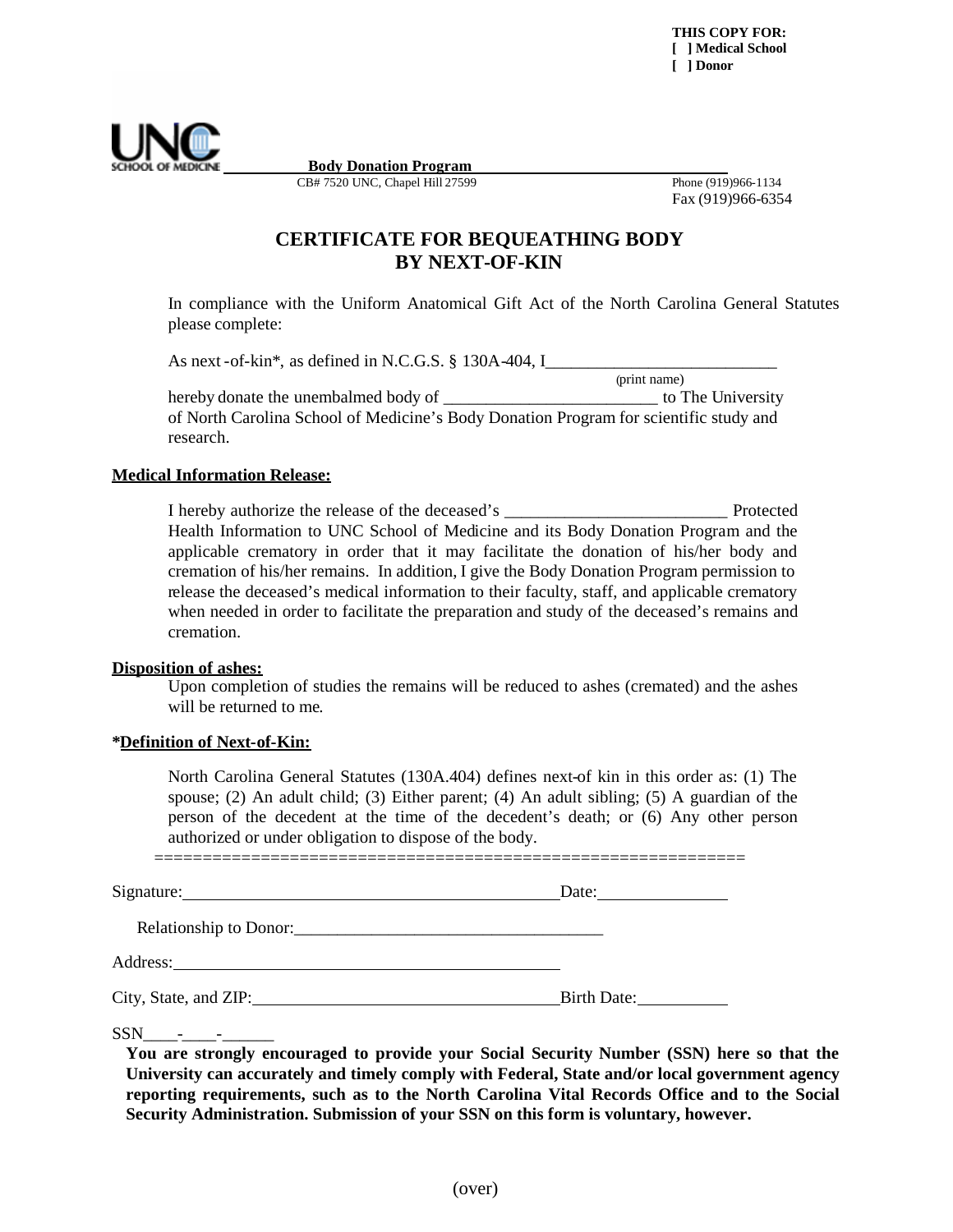Signature of (1) Witness Address (city, state, and Zip)

Signature of (2) Witness Address (city, state, and Zip)

\_\_\_\_\_\_\_\_\_\_\_\_\_\_\_\_\_\_\_\_\_\_\_\_\_\_\_\_\_\_\_\_\_\_\_

### **INSTRUCTIONS**

This form should be executed in duplicate. The donor keeps a copy, and the original copy should be sent to:

> University of North Carolina School of Medicine Body Donation Program CB# 7520 Chapel Hill, School of Medicine Chapel Hill, North Carolina 27599-7520

At the time of death, notify the University of North Carolina School of Medicine's Body Donation Program to arrange transfer of the body to Chapel Hill, NC. For this purpose, telephone:

**(Monday through Friday, and holidays: 8:00am to 5:00pm)**

**Anatomical Materials Curator Call (919) 966-1134 and follow University of North Carolina School of Medicine's Body Donation Program CB# 7520 Chapel Hill, NC 27599-7520 (919 966-1134)**

**Regular working hours: After working hours, weekends,**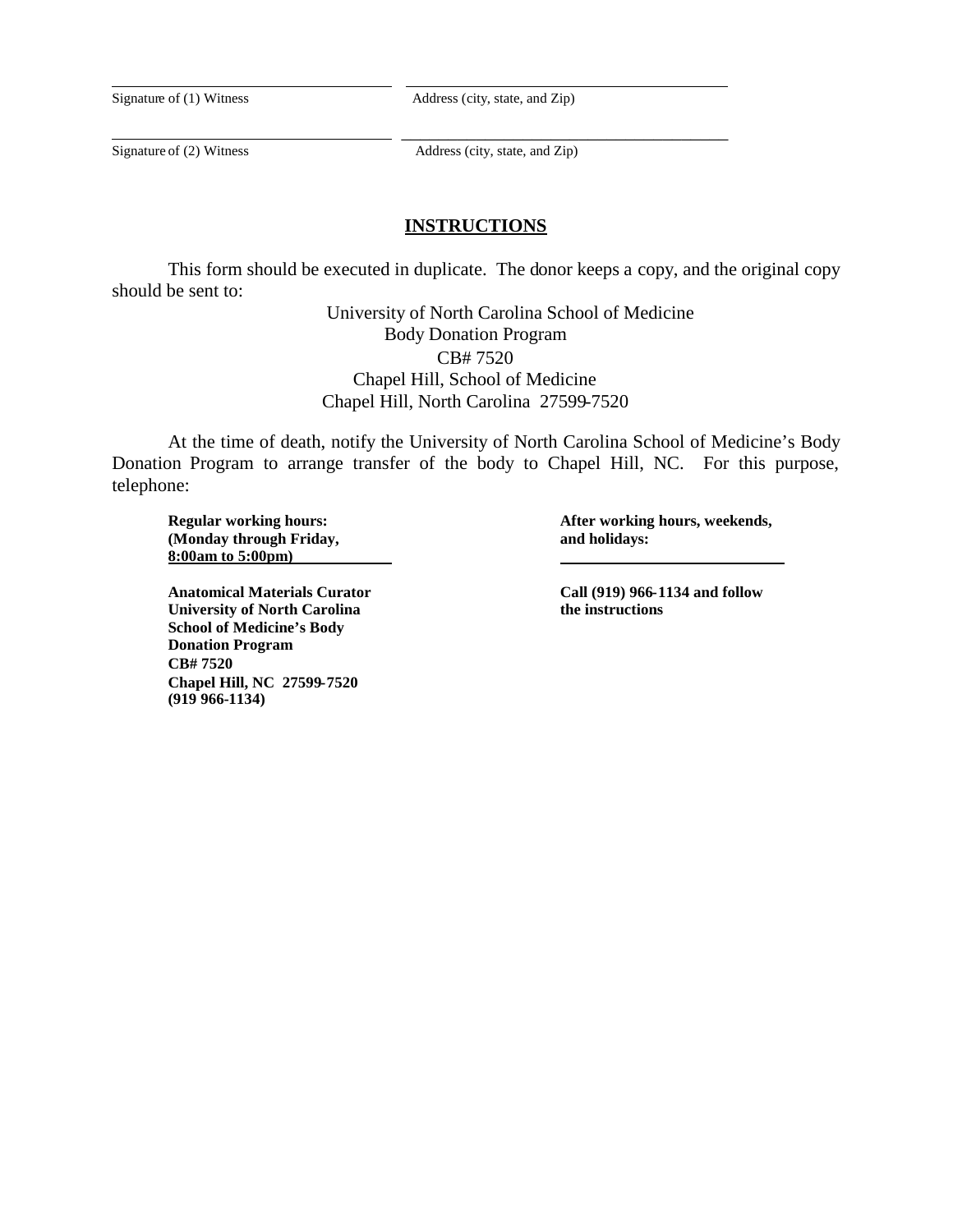

**Body Donation Program University of North Carolina School of Medicine CB# 7520 University of North Carolina at Chapel Hill Chapel Hill, NC 27514 (919) 966-1134, Fax (919) 966-6354**

#### **AUTHORIZATION FOR RELEASE OF MEDICAL INFORMATION**

In connection with the donation of the body of the donor listed below for medical education purposes, I authorize the Body Donation Program of the University of North Carolina at Chapel Hill School of Medicine to use or disclose the protected health information of

| Donor Name:                              |  | Date of Birth: $\frac{1}{2}$ / $\frac{1}{2}$ / $\frac{1}{2}$ |  |
|------------------------------------------|--|--------------------------------------------------------------|--|
|                                          |  | City: State: Zip Code                                        |  |
| Telephone: ()                            |  |                                                              |  |
| UNC HCS Medical Record # (if applicable) |  |                                                              |  |

to the following classes of individuals or entities: students, faculty and staff of the University of North Carolina School of Medicine, governmental or regulatory agencies, if necessary for public health purposes to report any information about his/her medical status at the time of his/her death, and/or the applicable crematory which will cremate his/her remains.

Information to be disclosed may include: Death certificate or other information relating to the cause of death of the donor, or any information discovered in the course of studying the donor's body. I acknowledge that the data to be released MAY INCLUDE INFORMATION PROTECTED BY LAW. MY SIGNATURE BELOW AUTHORIZES INCLUSION OF INFORMATION PERTAINING TO HIV/AIDS AND OTHER COMMUNICABLE DISEASES. The purpose of the use or disclosure is to facilitate the use of the donor's body for medical education and the cremation of his/her remains.

I understand that:

- I may revoke this Authorization at any time:
	- $\triangleright$  the revocation will not apply to information that has already been released in response to this Authorization
	- $\geq 1$  must revoke this Authorization in writing. The procedure for revoking this Authorization is to present my written revocation to the Medical Information Management Department.
- I may refuse to sign this Authorization:
	- UNC Health Care System will not condition my treatment, any payment, enrollment in a health plan, or eligibility for benefits on receiving my signature on this Authorization.

I have been informed and understand that information disclosed pursuant to this Authorization may be subject to redisclosure by a recipient of such information. It is possible that once disclosed, the privacy of the information may no longer be protected under federal medical privacy law.

Unless otherwise revoked, this authorization will expire upon the return of the donor's cremated remains to his/her family.

#### **I have read and understand the information in this Authorization form.**

| <b>Signature of Donor:</b>                                               |       |  |  |  |  |
|--------------------------------------------------------------------------|-------|--|--|--|--|
| <b>Printed Name:</b>                                                     | Date: |  |  |  |  |
| OR                                                                       |       |  |  |  |  |
| <b>Signature of</b>                                                      |       |  |  |  |  |
| <b>Authorized Representative:</b>                                        |       |  |  |  |  |
| <b>Printed Name:</b>                                                     | Date: |  |  |  |  |
| Authorized Representative's authority to act on the behalf of the donor: |       |  |  |  |  |